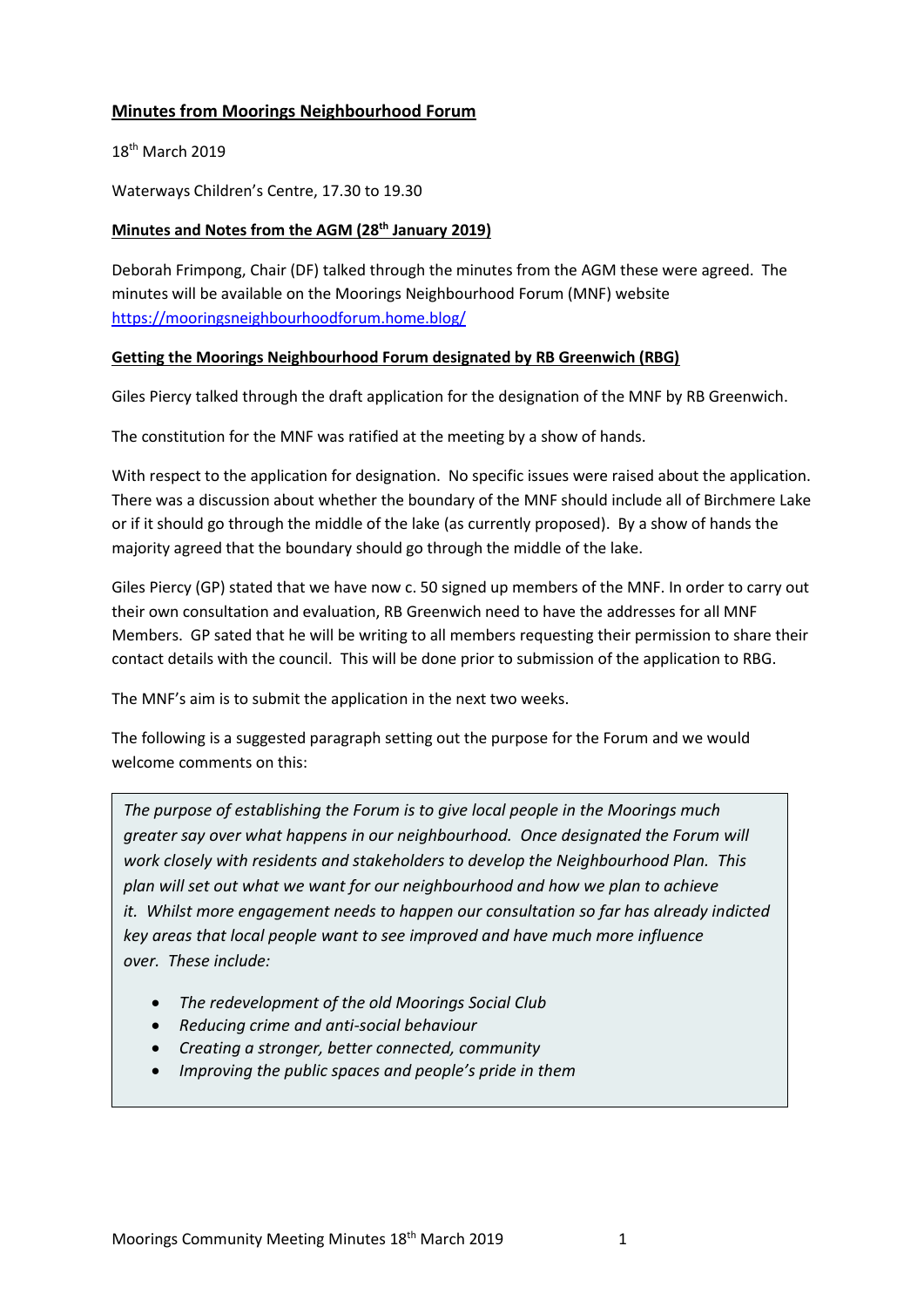## **Update about Peabody's assets in the Moorings**

Gez Kellaghan (GK), Peabody shared the results of some analysis that Peabody have done of the assets that they own, within the boundary covered by the proposed Forum. This is a comprehensive list and will be made available on the MNF website.

During the discussion a few points came out:

- 1. The Car Park for Birchmere lake should be added to the list and also the potential for the Car Park to be opened at different times, to reduce local traffic jams, particularly at start and end of school day, should be considered
- 2. The MNF is very keen to have a greater saying in improving the lighting in the local areas
- 3. There is a need for the Forum to contact the Angling Club related to Birchmere lake
- 4. We need to add to the list:
	- a. Waterways Children's Centre
	- b. Titmuss Avenue Garden
- 5. There was a suggestion to improve the ground surface (make softer) around Jubilee (No. 17) and Passfield (No. 18) Play areas
- 6. Greater communication needs to be done locally about the plans for the Byron Close toddler Play area

GK shared a table showing example availability of different community halls in the Moorings and elsewhere in Thamesmead. She also will share (which will be put on the website) further details about the different community Halls for hire and the costs for doing so. The key point being that there is availability for space in the different halls at very reasonable rates.

Please contact Gez Kellaghan for further information [Gez.kellaghan@peabody.org.uk](mailto:Gez.kellaghan@peabody.org.uk)

## **Thamesmead Community Archive project**

Sharon Casey (Peabody) talked about the Thamesmead Community Archive project. This is being funded by the National Lottery Heritage Fund and Peabody to commemorate the 50th anniversary of the first residents moving into Thamesmead, and explore the hidden histories of local residents, past and present. They are looking for physical documents, such as photos, newspapers and diaries, which they can scan a digital copy of and return. They are also building a collection of oral histories, where the project's volunteers will interview people about their experiences of Thamesmead. Anyone wishing to contribute to the Community Archive, please get in touch.

Sharon Casey [Sharon.Casey@Peabody.org.uk](mailto:Sharon.Casey@Peabody.org.uk)

## **Thamesmead festival and other related events**

Lorraine Cox from Peabody gave an update about up and coming events (see below)

Thamesmead Festival - June and July 2019

Moorings Community Meeting Minutes 18<sup>th</sup> March 2019 **2018** Thamesmead Festival will be a variety of events around the area. We want to build this festival year on year. There will be a festival brochure. Anyone with an event can contact us to fill in a form to